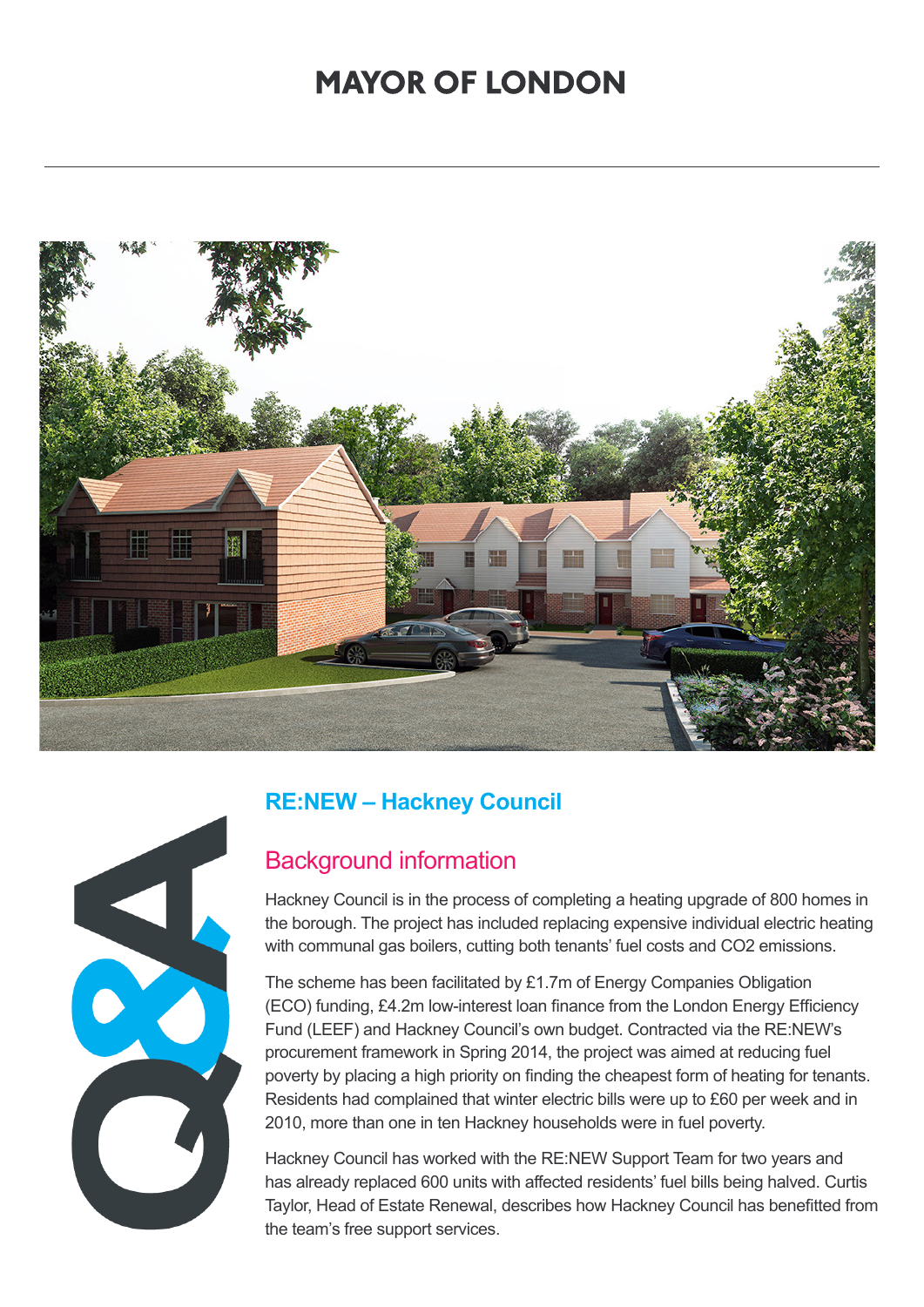### How did you hear about the RE:NEW framework?

Hackney Council was invited to the launch of RE:NEW at City Hall. This is where we first heard about the Procurement Framework and different funding options including the LEEF loan. We could have used our own Decent Homes contract however we decided that the RE:NEW framework was more flexible.

## How have you benefitted from working with the RE:NEW Support Team?

The communal heating project was procured using the RE:NEW framework. The framework was very easy to use and the team provided extremely strong support. RE:NEW's strong relationships with contractors and energy suppliers were really helpful. We received a lot of help in putting tender requests together and running these through the RE:NEW framework was very efficient. RE:NEW's London-wide status helped us convince people sitting on the fence to get involved as it showed this is not just about Hackney Council. We first heard about the LEEF loan at City Hall and I am convinced that collaborating with RE:NEW really helped our application to succeed.

### What is the project?

Hackney Council is determined to address the issue of fuel poverty through targeted retrofit of energy saving measures. The project consists of converting expensive individual electric heating to communal gas heaters in 800 units across 10 blocks in Hackney. Heat meters have been installed in every flat to measure new heating bills and we can see that heating bills have been halved. The main priority of the project was to reduce fuel poverty and our external funding means residents are liable for maintenance and fuel costs only.

### Did you complete an options appraisal?

Yes, we completed an options appraisal with communal heating being chosen from three options. We went for the option which provided the lowest energy costs as that was the main priority.

## Please can you explain the nature and length of the process?

The project went through several stages including idea generation, financial modelling, technical modelling and key stakeholder analysis and engagement. Approval to start was received in Spring 2014 and the work is anticipated to complete in September 2016.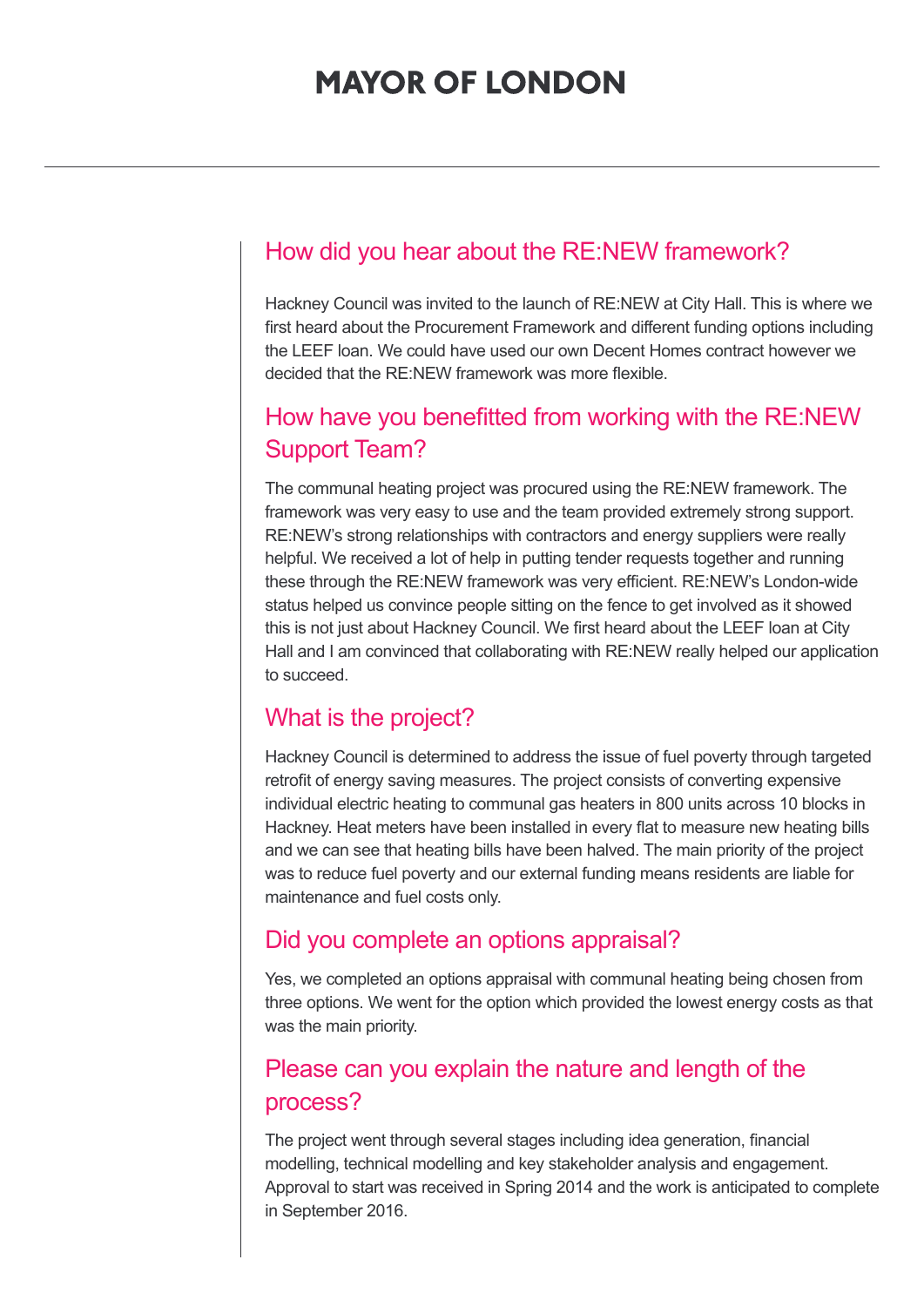# **MAYOR OF LONDON**

## What challenges did you face to take the project forward?

We assumed that once the tender and prices were sorted everything would run smoothly but there were supply chain problems as not enough people were overseeing the delivery. This was the biggest challenge.

## Looking back is there anything you would have done differently?

We could have consulted with residents earlier and more thoroughly on a block by block basis. This would have made things smoother. This would have ultimately reduced the blame placed upon Hackney Council when contractors were delayed or behind schedule.